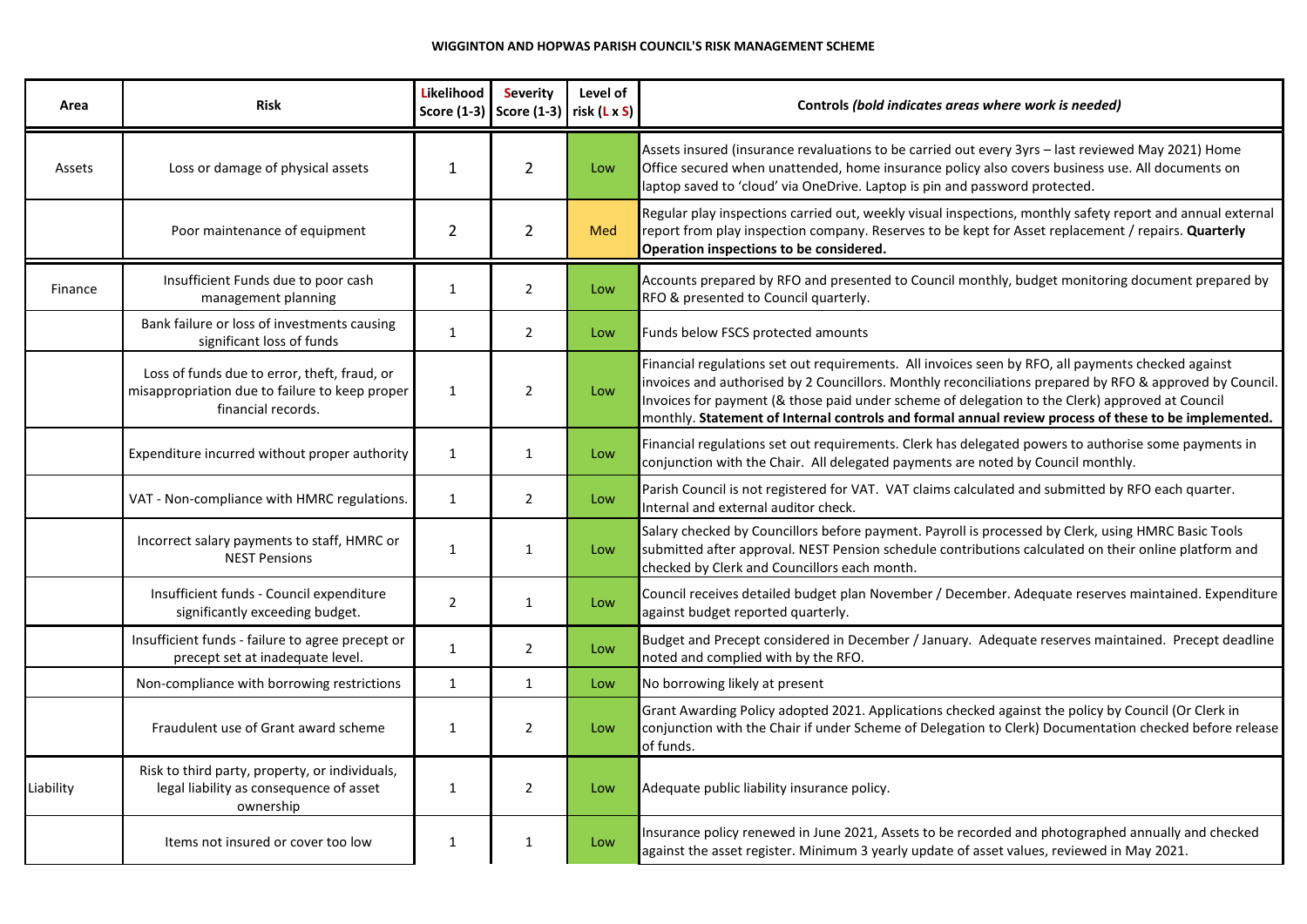## **WIGGINTON AND HOPWAS PARISH COUNCIL'S RISK MANAGEMENT SCHEME**

|                                           | Non-compliance of FOI request                                                    | 1              | $\overline{2}$ | Low                                            | FOI Policy in place and information request log maintained.                                                                                                                                                                                                                                                                                                                                                                                                          |  |
|-------------------------------------------|----------------------------------------------------------------------------------|----------------|----------------|------------------------------------------------|----------------------------------------------------------------------------------------------------------------------------------------------------------------------------------------------------------------------------------------------------------------------------------------------------------------------------------------------------------------------------------------------------------------------------------------------------------------------|--|
|                                           | Non-compliance of GDPR                                                           | $\overline{2}$ | $\overline{2}$ | Med                                            | Annual registration with DPO. Data is under constant review, further GDPR training for Clerk and<br>Councillors would be beneficial.<br>Insurance cover. Sum insured £10,000 Business Interruption Cover. All documents backed-up to OneDrive<br>and password protected.                                                                                                                                                                                             |  |
|                                           | Loss of Data and Information                                                     | 1              | $\overline{3}$ | Med                                            |                                                                                                                                                                                                                                                                                                                                                                                                                                                                      |  |
|                                           | Failure to comply with legislation and/or<br>regulations                         | $\mathbf{1}$   | $\overline{2}$ | Low                                            | Further training available and encouraged for all Councillors and Clerk. New Councillors given Good<br>Councillor Guides. Standing Orders, Code of Conduct and Scheme of Delegations to Clerk reviewed<br>annually. Clerk is training for CiLCA qualification and seeks professional advice when necessary.<br>Procedures in place for production, distribution and publication of Agenda and Minutes. Transparency<br>documentation published on website regularly. |  |
|                                           | Loss of important paper documents                                                | 1              | $\mathbf{1}$   | Low                                            | Copies of important document, deeds held at Solicitors, archive copies at County Records Office, new<br>documents digitalised.                                                                                                                                                                                                                                                                                                                                       |  |
| Staffing,<br>Volunteers and<br>Employment | Non-compliance with Employment Law                                               | 1              | $\overline{2}$ | Low                                            | Members of NALC who provide updates. Council have appropriate training budget in place Clerk and<br>Councillors to attend any relevant courses regarding employment. Appropriate policies in place and<br>annually reviewed by Council. Clerk to be CiLCA qualified or encouraged to obtain CiLCA in first 2 years of<br>employment.                                                                                                                                 |  |
|                                           | Inadequate Staffing resources                                                    | 1              | $\overline{2}$ | Low                                            | Employment contracts with notice periods. Monitor sickness. Annual Staff Appraisals need to be<br>conducted (this has been delayed due to Covid-19)                                                                                                                                                                                                                                                                                                                  |  |
|                                           | Non-compliance with Inland Revenue                                               | 1              | $\overline{2}$ | Low                                            | Salaries checked by Council and Clerk uses Basic Tools to calculate PAYE.                                                                                                                                                                                                                                                                                                                                                                                            |  |
|                                           | Health and Safety failure                                                        | $\overline{2}$ | $\overline{2}$ | Med                                            | Clerk to complete a DSE Self-Assessment for Home Office. Risk Assessments carried out on all duties and<br>locations for Volunteer work. Volunteer Induction and training policies to be introduced.                                                                                                                                                                                                                                                                 |  |
|                                           | Failure to protect the health and wellbeing of<br>staff, contractors, and public | $\mathbf{1}$   | 3              | Med                                            | Appropriate staff/contractors/volunteers to receive health and safety training where needed.<br>Covid-19 Risk Assessments carried out                                                                                                                                                                                                                                                                                                                                |  |
|                                           | Personal injury                                                                  | 1              | $\overline{2}$ | Low                                            | Lone working policy in place. Health and Safety Policy in place.                                                                                                                                                                                                                                                                                                                                                                                                     |  |
| Democratic<br>Representation              | Chair unable to attend Civic Event                                               | 1              | $\mathbf{1}$   | Low<br>Regalia insured.<br>$\mathbf{1}$<br>Low | Vice-chair or alternative Councillor sent to represent the Council or apologies sent on the Chair's behalf.                                                                                                                                                                                                                                                                                                                                                          |  |
|                                           | Loss or Damage to Civic Regalia                                                  | 1              |                |                                                |                                                                                                                                                                                                                                                                                                                                                                                                                                                                      |  |
|                                           | Registers of Interests and gifts and hospitality                                 | 1              | $\mathbf{1}$   | Low                                            | Register of interests completed and reviewed at the Annual Parish Council Meeting. Gifts and Hospitality<br>register in use.                                                                                                                                                                                                                                                                                                                                         |  |